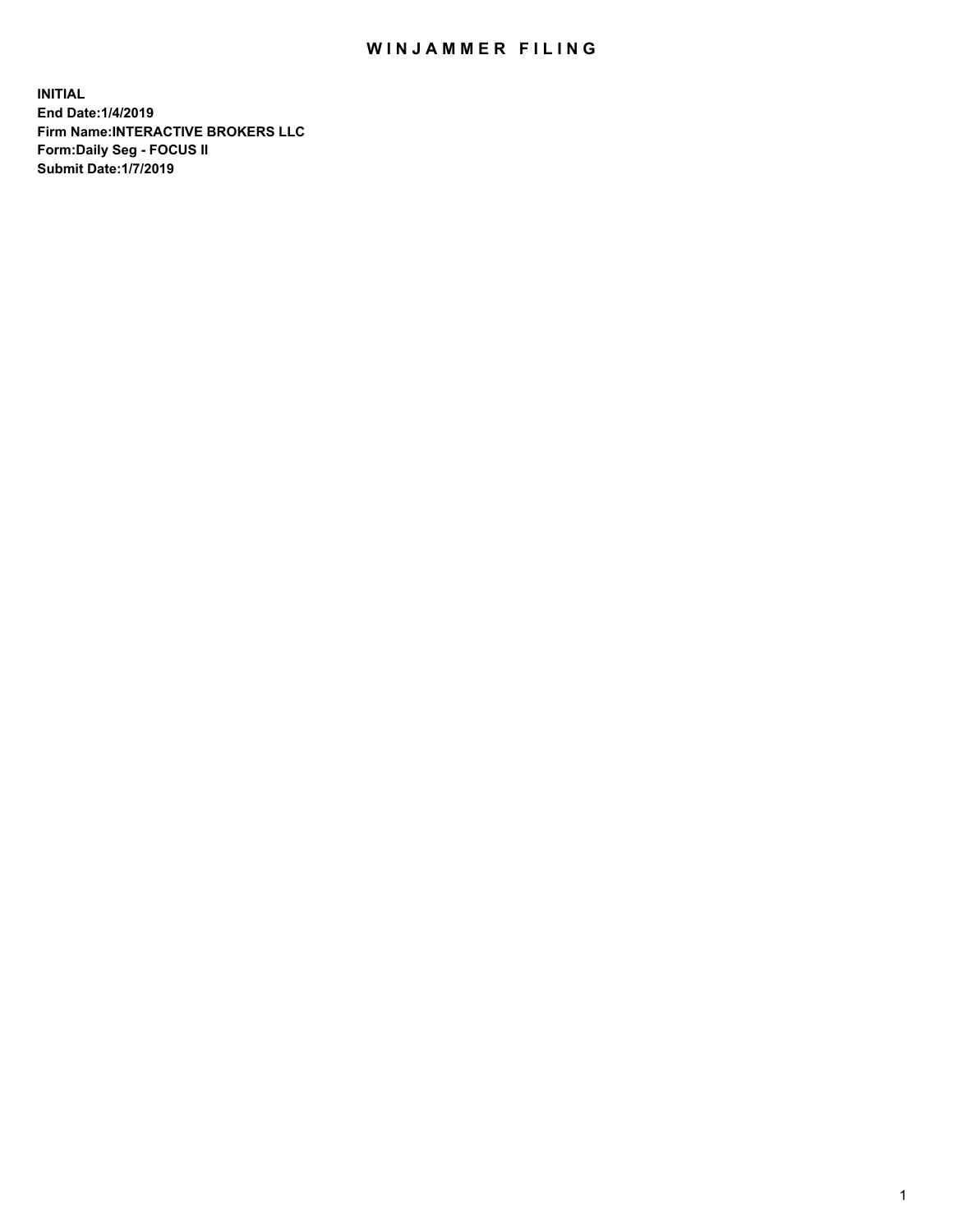**INITIAL End Date:1/4/2019 Firm Name:INTERACTIVE BROKERS LLC Form:Daily Seg - FOCUS II Submit Date:1/7/2019 Daily Segregation - Cover Page**

| Name of Company                                                                                                                                                                                                                                                                                                                | <b>INTERACTIVE BROKERS LLC</b>                                                      |
|--------------------------------------------------------------------------------------------------------------------------------------------------------------------------------------------------------------------------------------------------------------------------------------------------------------------------------|-------------------------------------------------------------------------------------|
| <b>Contact Name</b>                                                                                                                                                                                                                                                                                                            | James Menicucci                                                                     |
| <b>Contact Phone Number</b>                                                                                                                                                                                                                                                                                                    | 203-618-8085                                                                        |
| <b>Contact Email Address</b>                                                                                                                                                                                                                                                                                                   | jmenicucci@interactivebrokers.c<br>om                                               |
| FCM's Customer Segregated Funds Residual Interest Target (choose one):<br>a. Minimum dollar amount: ; or<br>b. Minimum percentage of customer segregated funds required:% ; or<br>c. Dollar amount range between: and; or<br>d. Percentage range of customer segregated funds required between:% and%.                         | $\overline{\mathbf{0}}$<br>$\overline{\mathbf{0}}$<br>155,000,000 245,000,000<br>00 |
| FCM's Customer Secured Amount Funds Residual Interest Target (choose one):<br>a. Minimum dollar amount: ; or<br>b. Minimum percentage of customer secured funds required:% ; or<br>c. Dollar amount range between: and; or<br>d. Percentage range of customer secured funds required between:% and%.                           | $\overline{\mathbf{0}}$<br>$\pmb{0}$<br>80,000,000 120,000,000<br>00                |
| FCM's Cleared Swaps Customer Collateral Residual Interest Target (choose one):<br>a. Minimum dollar amount: ; or<br>b. Minimum percentage of cleared swaps customer collateral required:% ; or<br>c. Dollar amount range between: and; or<br>d. Percentage range of cleared swaps customer collateral required between:% and%. | $\overline{\mathbf{0}}$<br>$\underline{\mathbf{0}}$<br>0 <sub>0</sub><br>00         |

Attach supporting documents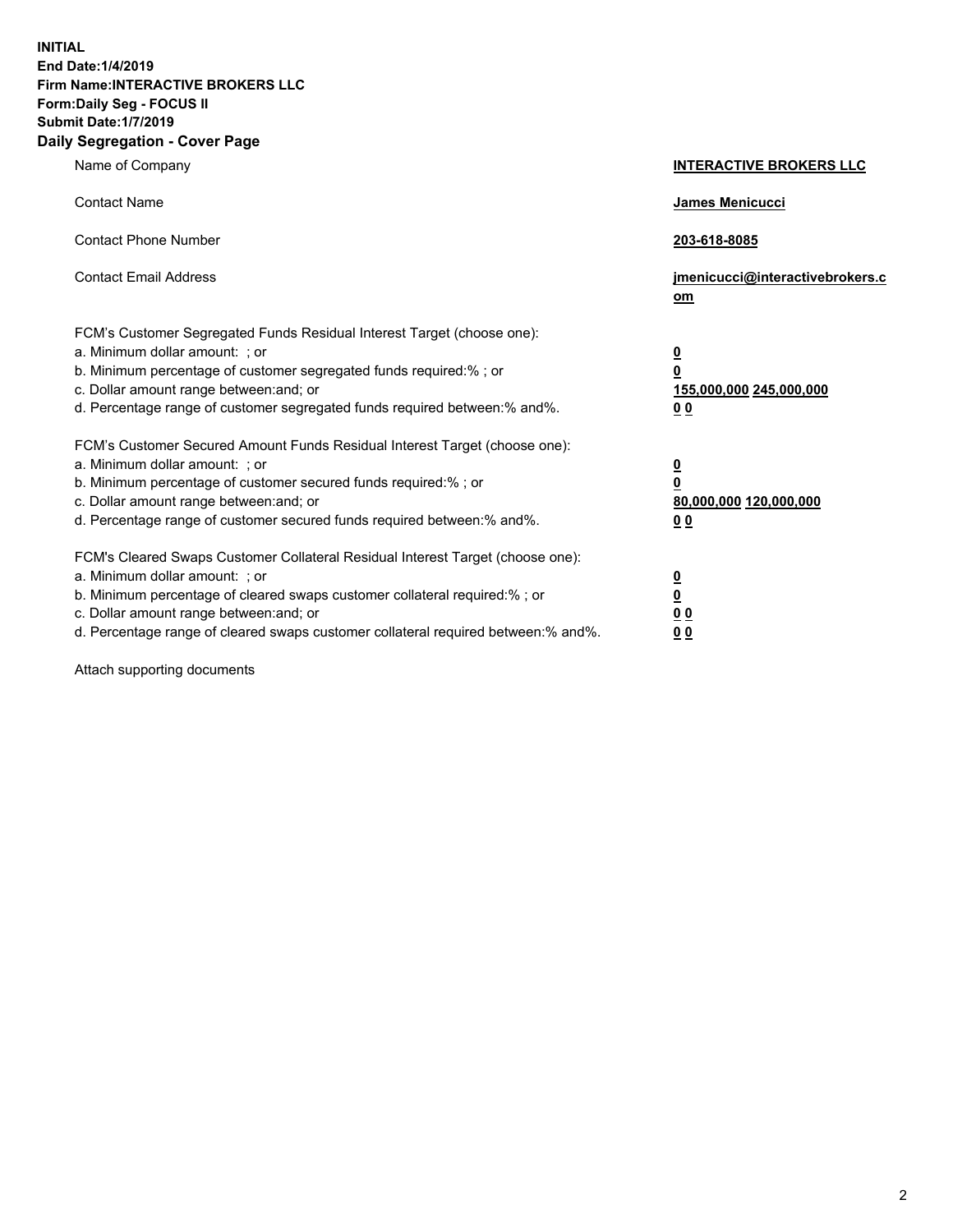## **INITIAL End Date:1/4/2019 Firm Name:INTERACTIVE BROKERS LLC Form:Daily Seg - FOCUS II Submit Date:1/7/2019 Daily Segregation - Secured Amounts**

|                | Daily Ocglegation - Occured Anioants                                                        |                                                      |
|----------------|---------------------------------------------------------------------------------------------|------------------------------------------------------|
|                | Foreign Futures and Foreign Options Secured Amounts                                         |                                                      |
|                | Amount required to be set aside pursuant to law, rule or regulation of a foreign            | $0$ [7305]                                           |
|                | government or a rule of a self-regulatory organization authorized thereunder                |                                                      |
| $\mathbf{1}$ . | Net ledger balance - Foreign Futures and Foreign Option Trading - All Customers             |                                                      |
|                | A. Cash                                                                                     | 433,819,368 [7315]                                   |
|                | B. Securities (at market)                                                                   | $0$ [7317]                                           |
| 2.             | Net unrealized profit (loss) in open futures contracts traded on a foreign board of trade   | 9,836,436 [7325]                                     |
| 3.             | Exchange traded options                                                                     |                                                      |
|                | a. Market value of open option contracts purchased on a foreign board of trade              | 127,395 [7335]                                       |
|                | b. Market value of open contracts granted (sold) on a foreign board of trade                | -81,297 [7337]                                       |
| 4.             | Net equity (deficit) (add lines 1. 2. and 3.)                                               | 443,701,902 [7345]                                   |
| 5.             | Account liquidating to a deficit and account with a debit balances - gross amount           | 3,820 [7351]                                         |
|                | Less: amount offset by customer owned securities                                            | 0 [7352] 3,820 [7354]                                |
| 6.             | Amount required to be set aside as the secured amount - Net Liquidating Equity              | 443,705,722 [7355]                                   |
|                | Method (add lines 4 and 5)                                                                  |                                                      |
| 7.             | Greater of amount required to be set aside pursuant to foreign jurisdiction (above) or line | 443,705,722 [7360]                                   |
|                | 6.                                                                                          |                                                      |
|                | FUNDS DEPOSITED IN SEPARATE REGULATION 30.7 ACCOUNTS                                        |                                                      |
| $\mathbf{1}$ . | Cash in banks                                                                               |                                                      |
|                | A. Banks located in the United States                                                       | 71,483,754 [7500]                                    |
|                | B. Other banks qualified under Regulation 30.7                                              | 0 [7520] 71,483,754 [7530]                           |
| 2.             | Securities                                                                                  |                                                      |
|                | A. In safekeeping with banks located in the United States                                   | 408,171,688 [7540]                                   |
|                | B. In safekeeping with other banks qualified under Regulation 30.7                          | 0 [7560] 408,171,688 [7570]                          |
| 3.             | Equities with registered futures commission merchants                                       |                                                      |
|                | A. Cash                                                                                     | $0$ [7580]                                           |
|                | <b>B.</b> Securities                                                                        | $0$ [7590]                                           |
|                | C. Unrealized gain (loss) on open futures contracts                                         | $0$ [7600]                                           |
|                | D. Value of long option contracts                                                           | $0$ [7610]                                           |
|                | E. Value of short option contracts                                                          | 0 [7615] 0 [7620]                                    |
| 4.             | Amounts held by clearing organizations of foreign boards of trade                           |                                                      |
|                | A. Cash                                                                                     | $0$ [7640]                                           |
|                | <b>B.</b> Securities                                                                        | $0$ [7650]                                           |
|                | C. Amount due to (from) clearing organization - daily variation                             | $0$ [7660]                                           |
|                | D. Value of long option contracts<br>E. Value of short option contracts                     | $0$ [7670]                                           |
| 5.             |                                                                                             | 0 [7675] 0 [7680]                                    |
|                | Amounts held by members of foreign boards of trade<br>A. Cash                               |                                                      |
|                | <b>B.</b> Securities                                                                        | 79,480,455 [7700]<br>$0$ [7710]                      |
|                | C. Unrealized gain (loss) on open futures contracts                                         | 5,759,064 [7720]                                     |
|                | D. Value of long option contracts                                                           | 127,395 [7730]                                       |
|                | E. Value of short option contracts                                                          | <mark>-81,297</mark> [7735] <b>85,285,617</b> [7740] |
| 6.             | Amounts with other depositories designated by a foreign board of trade                      | 0 [7760]                                             |
| 7.             | Segregated funds on hand                                                                    | $0$ [7765]                                           |
| 8.             | Total funds in separate section 30.7 accounts                                               | 564,941,059 [7770]                                   |
| 9.             | Excess (deficiency) Set Aside for Secured Amount (subtract line 7 Secured Statement         | 121,235,337 [7380]                                   |
|                | Page 1 from Line 8)                                                                         |                                                      |
| 10.            | Management Target Amount for Excess funds in separate section 30.7 accounts                 | 80,000,000 [7780]                                    |
| 11.            | Excess (deficiency) funds in separate 30.7 accounts over (under) Management Target          | 41,235,337 [7785]                                    |
|                |                                                                                             |                                                      |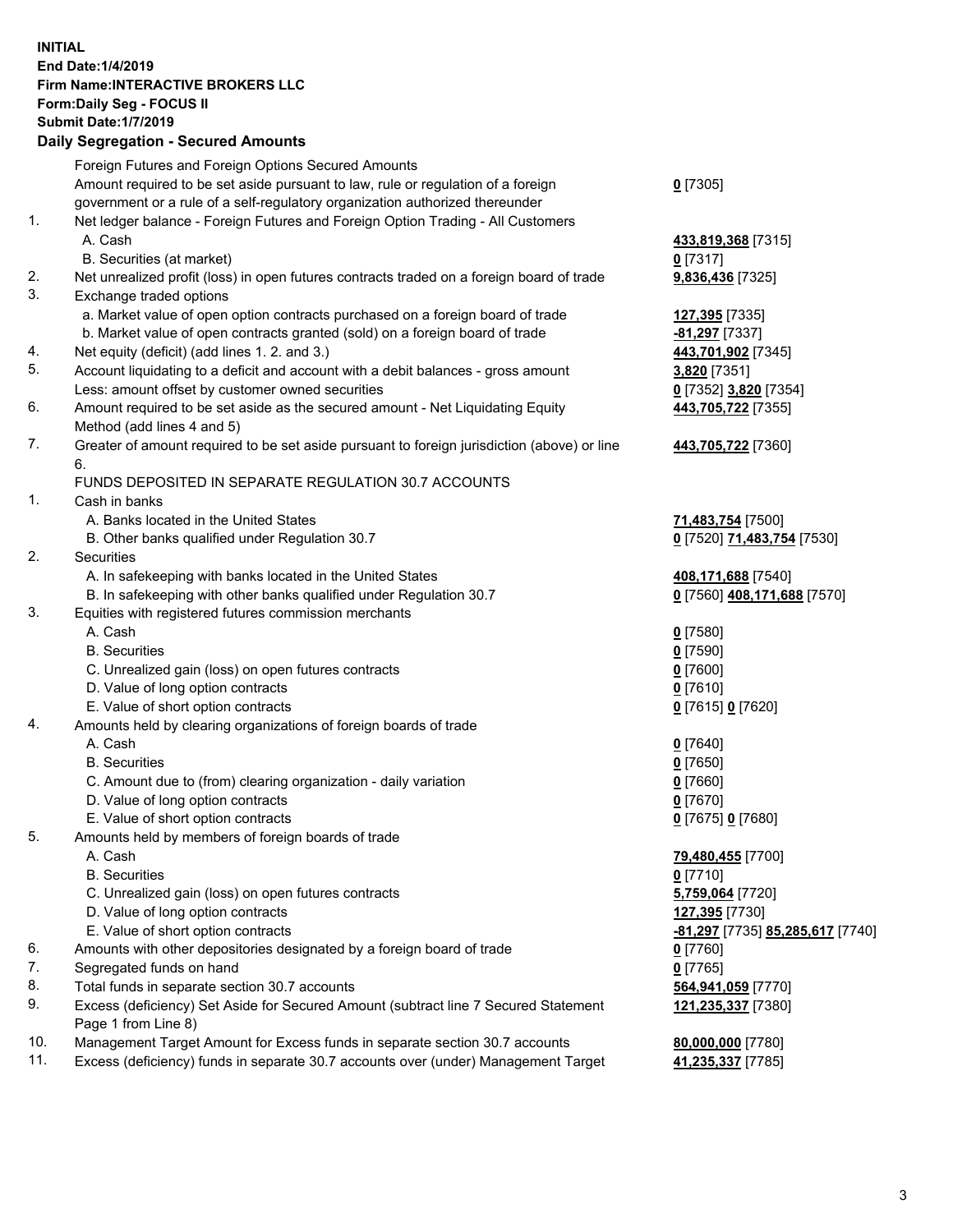**INITIAL End Date:1/4/2019 Firm Name:INTERACTIVE BROKERS LLC Form:Daily Seg - FOCUS II Submit Date:1/7/2019 Daily Segregation - Segregation Statement** SEGREGATION REQUIREMENTS(Section 4d(2) of the CEAct) 1. Net ledger balance A. Cash **4,027,609,745** [7010] B. Securities (at market) **0** [7020] 2. Net unrealized profit (loss) in open futures contracts traded on a contract market **-22,617,302** [7030] 3. Exchange traded options A. Add market value of open option contracts purchased on a contract market **326,507,690** [7032] B. Deduct market value of open option contracts granted (sold) on a contract market **-400,619,828** [7033] 4. Net equity (deficit) (add lines 1, 2 and 3) **3,930,880,305** [7040] 5. Accounts liquidating to a deficit and accounts with debit balances - gross amount **1,498,364** [7045] Less: amount offset by customer securities **0** [7047] **1,498,364** [7050] 6. Amount required to be segregated (add lines 4 and 5) **3,932,378,669** [7060] FUNDS IN SEGREGATED ACCOUNTS 7. Deposited in segregated funds bank accounts A. Cash **421,361,851** [7070] B. Securities representing investments of customers' funds (at market) **2,468,231,960** [7080] C. Securities held for particular customers or option customers in lieu of cash (at market) **0** [7090] 8. Margins on deposit with derivatives clearing organizations of contract markets A. Cash **6,151,624** [7100] B. Securities representing investments of customers' funds (at market) **1,327,720,185** [7110] C. Securities held for particular customers or option customers in lieu of cash (at market) **0** [7120] 9. Net settlement from (to) derivatives clearing organizations of contract markets **6,123,423** [7130] 10. Exchange traded options A. Value of open long option contracts **326,402,886** [7132] B. Value of open short option contracts **-400,541,053** [7133] 11. Net equities with other FCMs A. Net liquidating equity **0** [7140] B. Securities representing investments of customers' funds (at market) **0** [7160] C. Securities held for particular customers or option customers in lieu of cash (at market) **0** [7170] 12. Segregated funds on hand **0** [7150] 13. Total amount in segregation (add lines 7 through 12) **4,155,450,876** [7180] 14. Excess (deficiency) funds in segregation (subtract line 6 from line 13) **223,072,207** [7190] 15. Management Target Amount for Excess funds in segregation **155,000,000** [7194] 16. Excess (deficiency) funds in segregation over (under) Management Target Amount **68,072,207** [7198]

Excess